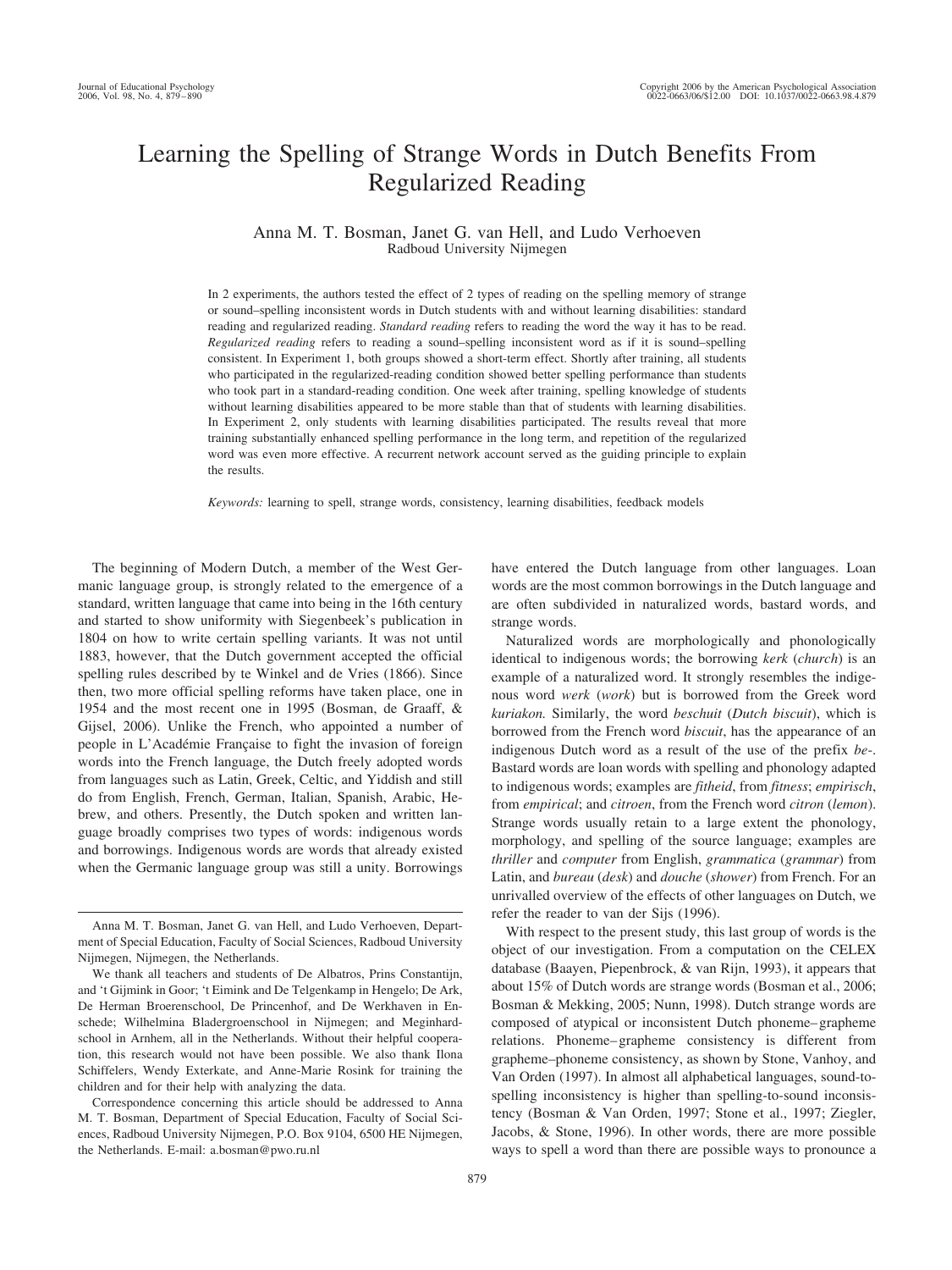word, which explains why spelling is often more difficult than reading. Below we illustrate the importance of this phenomenon.

Numerous studies in a variety of languages have shown that the reading of spelling-to-sound inconsistent words is slower and less accurate than the reading of spelling-to-sound consistent words. See, for example, Jared (1997) and Seidenberg, Waters, Barnes, and Tanenhaus (1984) for English; Content (1991) for French; Borzone de Manrique and Signorini (2000) for Spanish; Ziegler, Perry, and Coltheart (2000) for German; and Lukatela, Turvey, and Todorovic (1991) for Serbo-Croatian. Research into the question of whether sound-to-spelling inconsistent words are also harder to spell than sound-to-spelling consistent words has attracted much less attention.

The first researchers to study this issue were Fischer, Shankweiler, and Liberman (1985). They had American university students spell three types of words. The first set followed prototypical sound–letter couplings: for example, *harp.* The second set of words had spellings that deviated from the prototypical relations; this group comprised a set of words that required the application of orthographic rules and a set that required morphophonemic knowledge—for example, one can determine the spelling of *muscle* by relating the word to *muscular.* The third and final set of words they used were strange or idiosyncratic words—for example, *bourgeois.* These words require rote memorization, which involves good visual memory, or at least that was the assumption. Fischer et al. found that good spellers outperformed poor spellers on all three categories but particularly on the morphophonemic words, which required the application of morphophonemic knowledge. The authors concluded that the major difference between the good and poor spellers resides in the level of linguistic sensitivity rather than good visual memory.

Holmes and Ng (1993) conducted a similar experiment with Australian university students. They also found that good spellers were better on all three types of words, but in their case, the good and poor spellers were best discriminated on the set of strange words and not on the morphophonemic words. This finding caused the authors to conclude that the major difference between good and poor spellers is the ease with which they retain particular letter sequences in (visual) memory. Our goal is not to unravel the reasons for these diverging findings but to present a theoretical explanation for the difficulty of learning the spelling of strange words and to conduct two empirical studies in which a relatively simple strategy is implemented to ease the spelling process of these words.

The scientific literature on reading has a rich tradition in which computational models (e.g., Coltheart, 1978; Coltheart, Rastle, Perry, Langdon, & Ziegler, 2001) and connectionist approaches (e.g., Plaut, McClelland, Seidenberg, & Patterson, 1996; Seidenberg & McClelland, 1989) have been developed. Unfortunately, the attention for spelling in these models is limited or absent. Separate models for spelling have been proposed by Brown and Loosemore (1994), Olson and Caramazza (1994), and Snowling (1994). An integration of both aspects of literacy in one account was lacking until Bosman and Van Orden (1997) extended Van Orden, Pennington, and Stone's (1990) recurrent network account for reading to spelling. A decade after the model's introduction, Farrar and Van Orden (2001) simulated five benchmark phenomena of intact and dyslexic word naming. We explain the regularization error, the one relevant for our current study, below.

Our decision to take Van Orden et al.'s (1990) recurrent network account as the guiding principle for the current study is not because we believe that it is the only model that provides an adequate explanation for the effects presented in these experiments (see Van Orden & Kloos, 2005) or that it is the only possible instantiation of an attractive set of design principles (i.e., covariant learning and self-consistency; Stone & Van Orden, 1994; Van Orden & Goldinger, 1994). Rather, we use the account because it incorporates both reading and spelling, because it emphasizes the fundamental relation between reading and spelling performance by means of its feedback connections (i.e., it is fully recurrent) among three families of nodes, and because it is firmly grounded in complex systems theory.

Before turning to the empirical part of this study, we present a concise description of Van Orden et al.'s (1990) recurrent network account. The present recurrent network consists of three families of fully interdependent nodes—orthographic nodes, phonologic nodes, and semantic nodes (see Figure 1)—in which input and output form an irreducible interdependent whole. These node families are sufficient to describe reading and spelling performance in a large variety of reading tasks. An essential aspect of the model is that all node families are connected recurrently or bidirectionally. This means that there is a connection from each of the orthographic nodes to each of the phonologic and each of the semantic nodes, that there are backward connections from each of the phonologic and semantic nodes to the orthographic nodes, and that there are similar connections between phonologic and semantic nodes. On presentation of a printed word, the orthographic nodes get activated, and they, in turn, activate the phonologic and semantic nodes (feedforward activation). The recurrent connections cause the phonologic and semantic nodes to activate the orthographic nodes again (feedback activation). Whenever the feedback activation pattern matches the feedforward activation pattern, a temporarily stable, coherent, dynamic whole emerges. Similarly, when the network is presented with a spoken word, phonologic nodes get activated, and they, in turn, activate the orthographic and semantic nodes. Again, the recurrent connections cause the orthographic and semantic nodes to activate the phonologic nodes, and whenever the feedback pattern matches the feedforward pattern, a temporarily stable, coherent, dynamic whole emerges.

An important property of the present network is the difference in overall strength among node families, as illustrated by the relative boldness of the arrows in Figure 1. *Connection strength* indicates



*Figure 1.* Macrodynamics of a recurrent network account. The thickness of the arrows illustrates the relative strength of the connection between nodes.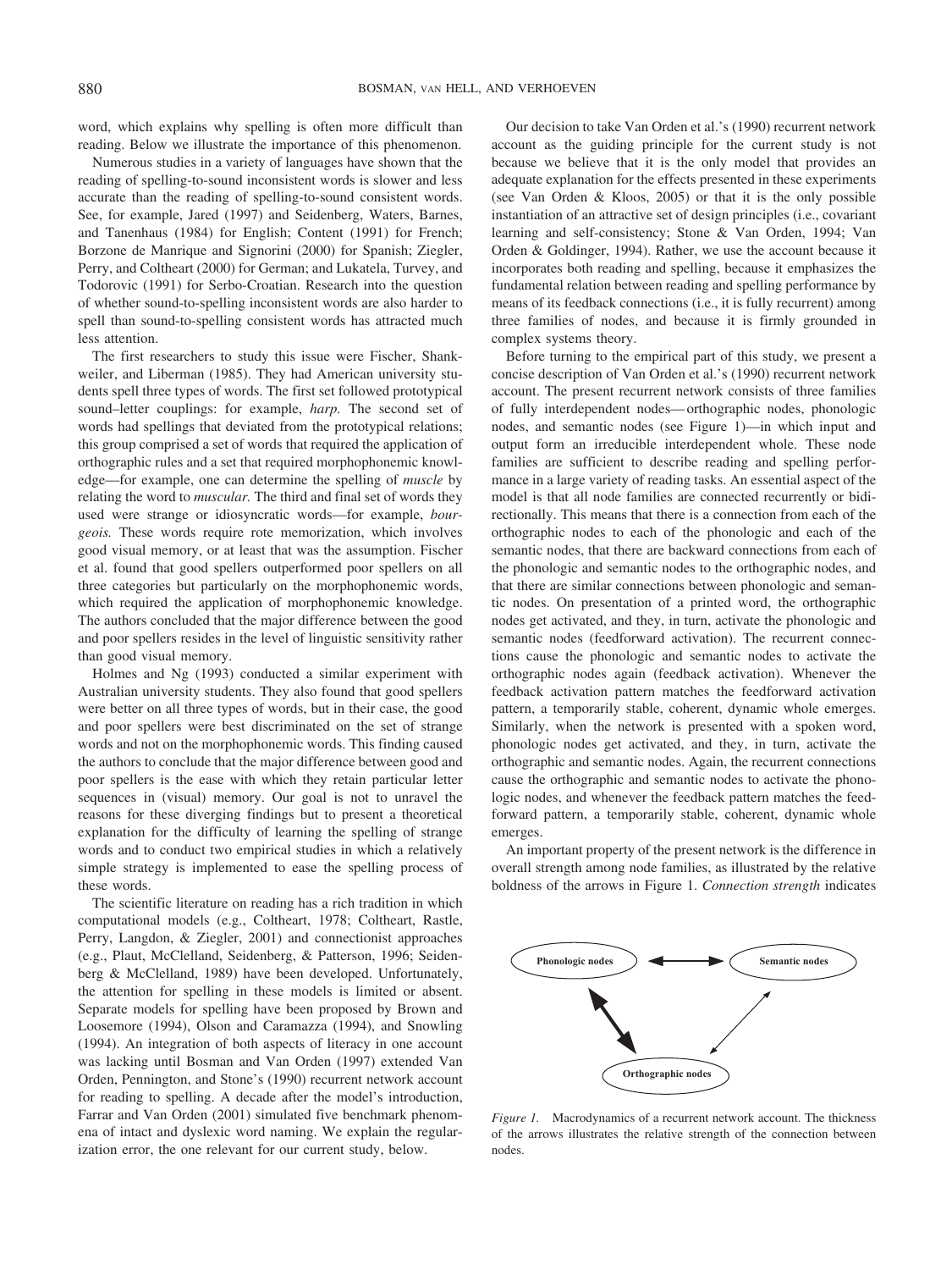the speed with which dynamics cohere. In the present case, the connections between orthographic and phonologic nodes are strongest. In alphabetic languages, letters and phonemes correlate rather strongly. The letter *p* is almost always pronounced as  $/p/$  (exceptions are the *p*s in *phoenix* and *psycho*), and the phoneme /p/ is almost always written with a *p.* The relations between phonemes and semantics are less strong. Knowing that a word starts with the phoneme /p/ does not provide us with much information on its meaning (e.g., *page*, *pure*, and *practical* do not share much meaning). Although phonologic and semantic nodes share only weak connections, these connections are stronger than those between semantic and orthographic nodes. This is primarily because people learn to speak before they learn to read, and they speak more often than they read. Note that before children learn to read, the strongest connections are between phonologic and semantic nodes, but quickly after reading instruction starts, the ones between orthographic and phonologic nodes supersede the other connections as a result of the strong correlations between letters and phonemes.

Thus, this recurrent network predicts that the dynamics involving the relation between orthography and phonology cohere before the dynamics between phonology and semantics, which, in turn, cohere before the dynamics between semantics and orthography. If this is true, it should not surprise us that phonology is an early and omnipresent constraint in reading as well as in spelling. For examples on reading, we refer the reader to Van Orden et al. (1990) and Frost (1998), and for various examples on spelling, we direct the reader to Bosman and Van Orden (1997).

Feedforward networks, pattern associators, and simple recurrent networks (see, e.g., McLeod, Plunkett, & Rolls, 1998), just like our preferred recurrent account, are designed to detect the statistical relations between the input and the output. Any trained network favors consistent relations over inconsistent ones. The difference between feedforward and recurrent or feedback networks is that recurrent networks take into account the asymmetry between spelling-to-sound and sound-to-spelling relations. This characteristic of recurrent models has important implications for reading as well as for spelling. For example, the model predicts that reading should be affected by the relative consistency of phoneme–letter relations. In other words, not only does it matter for reading that a word's spelling may have more than one pronunciation, it also matters that a word's pronunciation may have more than one spelling. Stone et al. (1997) tested this hypothesis using a grain size of spelling to sound that was larger than letters and phonemes—namely, onsets and rhymes (or bodies). The onset of one-syllable words is the initial consonant cluster (*str* in *street*), and the rhyme or body is the vowel and the final consonants (*eet* in *street*). Although letter–phoneme correlations are tracked at the grain size of letters and phonemes, the overall pattern of weights reflects a correlational structure at any larger grain size. It turns out that, for English, correlations at the grain size of onsets and rhymes are highly predictive (Treiman, Mullennix, Bijeljac-Babic, & Richmond-Welty, 1995).

Stone et al. (1997) used four sets of words in a  $2 \times 2$  design. Bidirectionally consistent words were consistent in both spelling to sound and sound to spelling. An example is the word *lust.* Its spelling body, *-ust*, is only pronounced one way in the various words that share this spelling body, and its pronunciation body, /\_ust/, is only spelled one way in the words that share this pronunciation body. A second set of words was bidirectionally inconsistent. For example, the spelling body *-eak* in *bleak* has multiple pronunciations, as in *break* and *leak*, and the pronunciation body /\_eak/ has multiple spellings, as in *freak* and *creek*. The third and fourth sets of words were consistent in one direction but inconsistent in the other. The example *heap* has a spelling body, *-eap*, that is always pronounced the same, but the pronunciation body, /\_eap/, can be spelled multiple ways, as in *creep* and *leap.* The contrasting example *hull* has a pronunciation body,  $/$ ull/, that can only be spelled one way but a spelling body, *-ull*, that can be pronounced multiple ways, as in *dull* and *pull.* In a lexical decision task, words that were consistent in both directions yielded shorter correct "yes" response times than words that were inconsistent in either direction. These empirical findings agree with our suggestion that spelling and reading are fundamentally related.

If this is so, what is the implication for spelling, particularly Dutch strange words, which are sound-to-spelling inconsistent (and, depending on the spelling–sound grain size, often also spelling-to-sound inconsistent)? Recall that any trained network favors consistent relations over inconsistent ones and can overcome slow or inaccurate processing through frequent presentations. With regard to spelling, frequent spelling trials may compensate for the inconsistency of Dutch strange words. Although repetition is helpful to some extent, earlier work has shown that frequent reading of words is actually the least effective way to learn the spelling of words (e.g., Bosman & van Leerdam, 1993; van Leerdam, Bosman, & Van Orden, 1998).

A robust phenomenon that was established with participants both with and without (acquired) dyslexia and is directly related to the current issue is the so-called regularization error. The *regularization error* refers to the phenomenon of readers who pronounce a (printed) word in accordance with the pronunciations of words with similar and dominant pronunciations. For example, when readers name the word *pint* as rhyming with *hint*, *mint*, and *tint*, they commit a regularization error (e.g., Kawamoto & Kitzis, 1991; Kawamoto & Zemblidge, 1992; Patterson & Hodges, 1992; Warrington, 1975; Watt, Jokel, & Behrmann, 1997). Kawamoto and Kitzis (1991) showed not only that participants in their study committed 25% regularization errors on inconsistent words but that the mean latency of these regularized responses was about 100 ms faster than the mean latency of correct responses (see also Kello & Plaut, 2000). The proper pronunciation of sound–spelling inconsistent words appears to require additional effort, because readers have to suppress the statistically more plausible—that is, regularized (i.e., incorrect)—pronunciation of inconsistent words. Classroom observations also show the occurrence of regularization errors in Dutch beginning readers and spellers in their effort to master the written language. When trying to decode the Dutch strange word *jus* (*gravy*), beginning readers apply Dutch prototypical grapheme–phoneme conversion rules, which leads to the incorrect pronunciation  $iYs$  rather than the proper /sjy/. An experimental example in Dutch is a finding by Hasselman (2000). He showed that the number of regularizations in Dutch children with dyslexia who were asked to read as quickly as possible increased markedly compared with a self-paced reading task.

Although the regularization error is a reading error, it may actually support the spelling process. After all, regularizing solves the inconsistencies in the system. In other words, to remedy inconsistencies, the speller has the option of pronouncing odd words in a regularized fashion. For example, before one attempts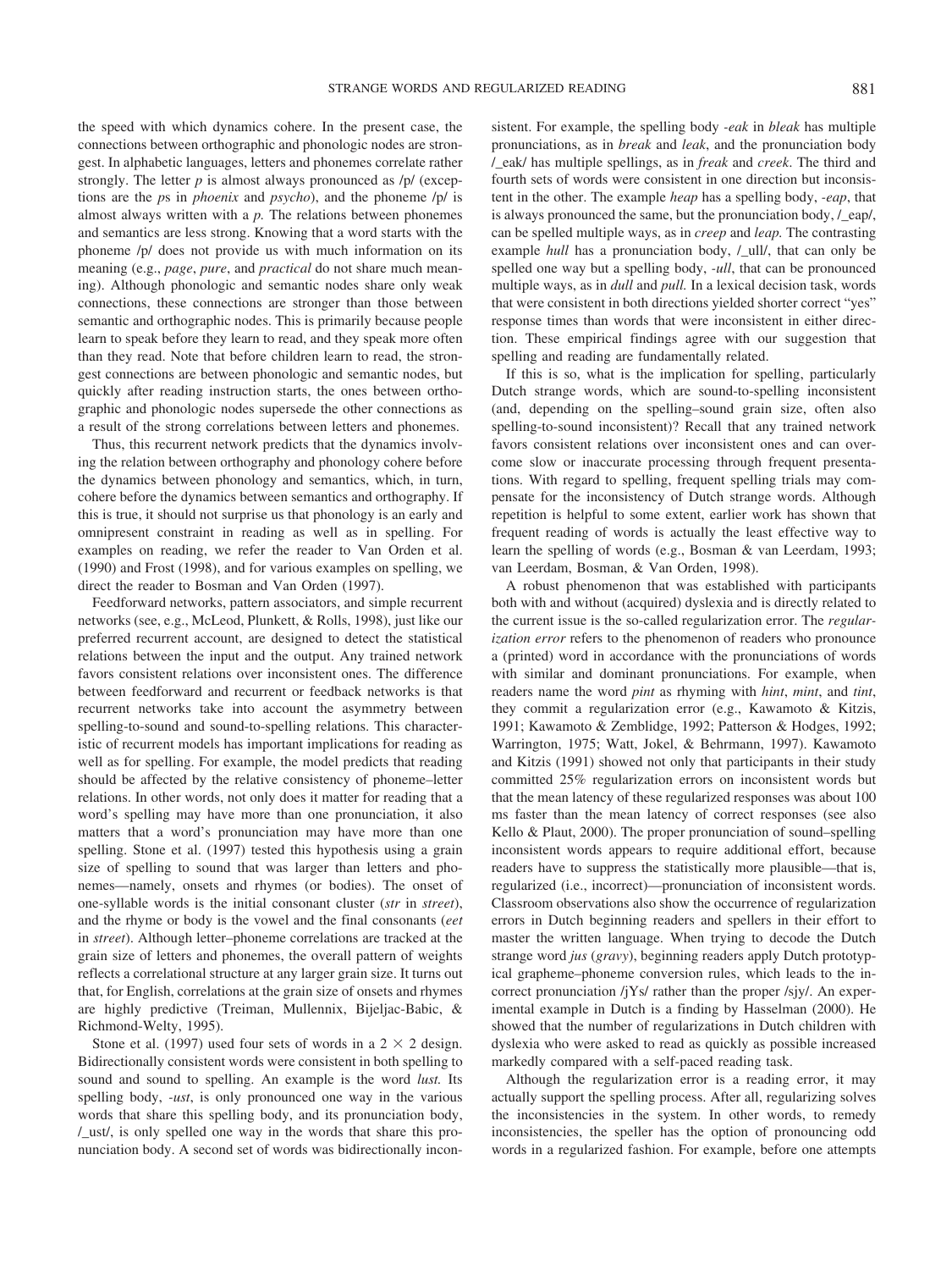to spell the word *pint*, it may be helpful to regularize its pronunciation by having it rhyme with *hint*, *mint*, and *tint,* which would result in /pInt/ rather than the standard pronunciation /pAInt/.<sup>1</sup> Regularized pronunciations accord with the prototypical phoneme–grapheme relations, and the spelling of these words should therefore be easier to write down.

Ormrod and Jenkins (1989) were the first to show that applying regularized reading indeed enhances spelling performance. They asked students at various grade levels (Grades 3, 4, 7, and 8) and American undergraduates to practice the spelling of 10 words the students could not spell. While doing this, the students were told to "think aloud." From the tape-recorded utterances and the results on a subsequent spelling test, Ormrod and Jenkins concluded that the most effective method was what they called *overpronunciation*, which we refer to as *regularized reading.* A small minority in the group of undergraduates only (i.e., 14%) appeared to apply this strategy. Students in the other grade levels did not spontaneously use regularized reading; their predominant strategy was either letter rehearsal or standard reading (i.e., using the proper pronunciation). These strategies were also used most often in the group of undergraduates (26% and 39%, respectively). It is interesting that the amount of study time did not correlate with scores on the spelling tests. Stated differently, the amount of time devoted to the task did not compensate for apparently ineffective strategies.

Holmes and Malone (2004) used an approach similar to that of Ormrod and Jenkins (1989) with adult advanced English speakers (i.e., university students) who were either good spellers or weak spellers. The participants were asked to learn the spelling of 10 words that they had spelled incorrectly on a prior spelling test. While studying the words, they had to think out loud. It appeared that both groups used letter rehearsal most often. The second most used strategy was overpronunciation, followed by comparison of the remembered and the correct spelling, morphological analysis, and visualization. On a subsequent spelling test, it appeared that good spellers benefited from all study strategies, whereas weaker spellers were less successful with overpronunciation, comparison, and morphological analysis. Weaker spellers were not always successful in the application of overpronunciation because they sometimes formed incorrect overpronunciations or had forgotten the overpronunciations.

On the basis of theoretical notions derived from our recurrent network and supported by the evidence provided by Ormrod and Jenkins (1989) and Holmes and Malone (2004), we predict that learning the spelling of strange words read in a regularized fashion will enhance spelling performance more than learning the spelling of strange words using a standard-reading strategy. We carried out two experiments to investigate this hypothesis. To satisfy an additional goal—that is, finding an effective strategy for educational practice—we decided (a) to run the experiments with inexperienced spellers from primary education, including students with and without learning disabilities to test for potential differential effects, and (b) to administer an immediate posttest as well as a retention test to test for performance stability.

## Experiment 1

#### *Method*

presented with the Schaal Vorderingen Spellingvaardigheid 2' (Scale Achievement Spelling Skill 2), a Dutch standardized spelling test by van den Bosch, Gillijns, Krom, and Moelands (1990). The score on this spelling test (minimum  $= 0$ , maximum  $= 36$ ) was used to select a group of students with learning disabilities and a group of students without learning disabilities with similar spelling skills. The selection resulted in 41 students without learning disabilities, with a mean score of  $28.9$  (*SD* = 4.0; range  $= 13$ ; minimum  $= 20$ , maximum  $= 33$ ), and 44 students with learning disabilities, with a mean score of 28.8 ( $SD = 4.2$ ; range = 15; minimum  $= 19$ , maximum  $= 34$ ). The mean score of the sample of students without learning disabilities who were drawn from their population (28.9) was significantly lower than the mean score of their peers who did not participate in the experiment (31.6),  $F(1, 82) = 8.65$ ,  $p < .01$ , whereas the mean score of the sample of students with learning disabilities (28.8) was significantly higher than the mean score of their peers who did not participate in the experiment (22.9),  $F(1, 101) = 14.43$ ,  $p < .001$ . The students without learning disabilities were all recruited from Grade 3 of three different primary schools in the eastern part of the Netherlands. The students officially diagnosed with learning disabilities were all recruited from five schools for special education, also located in the eastern part of the Netherlands. The diagnostic label *learning disabilities* in the Netherlands refers to an educational delay that results from a specific learning disability, such as dyslexia or dyscalculia, or from a general learning disability not due to below-average intelligence level. At the time of the experiment, only students with normal or above-normal intelligence levels were admitted to a school for children with learning disabilities (in the Netherlands, Leer- and OpvoedingsMoeilijkheden [LOM] school). Thus, none of the students in the experiment had a below-average intelligence. No details were available on the types of learning disabilities of each child who participated.

The students from each sample were randomly assigned to one of two conditions—that is, the regularized-reading condition or the standardreading condition—with the restriction that the spelling scores of all four groups were statistically equal  $(F \leq 1)$ . Students with learning disabilities had similar educational levels but were, on average, 25 months older than students without learning disabilities,  $F(1, 82) = 369.36$ ,  $p < .0001$ . The mean age of students without learning disabilities was 110 months (*SD* 4.8; range  $= 22$ ; minimum  $= 102$ , maximum  $= 124$ ), whereas the mean age of students with learning disabilities was  $135$  months  $(SD = 7.0;$ range  $= 30$ ; minimum  $= 117$ , maximum  $= 147$ ). Table 1 lists the relevant information regarding the participant groups. Note that in both groups, the number of boys was larger than the number of girls, but the difference was considerably larger in the group of students with learning disabilities (80% boys and 20% girls), whereas in the group without learning disabilities, the percentages were 61% boys and 39% girls.

*Materials.* To select experimental words that students who took part in the experiment did not have any or had little knowledge of, we presented a set 50 Dutch words with inconsistent phoneme–grapheme relations to a group of 20 students from Grade 3 without learning disabilities and with the same educational level as the students who participated in the experiment. To obtain a valid assessment, we ensured that the group of students who participated in the test for word selection represented a typical Grade 3 group. Without prior training or spelling instruction, they were asked to spell all 50 words. Only words that were spelled incorrectly by at least 90% of the students were selected for the training  $(M = 96\%$  incorrect). The final selection consisted of 16 predominantly nonnative Dutch or strange words, namely, *asperge* (*asparagus*; 95% incorrect), *bungalow* (*bungalow*; 95% incorrect), *champignon* (*mushroom*; 100% incorrect), *douane* (*customs*; 100% incorrect), *giraffe* (*giraffe*; 100% incorrect), *jeans* (*jeans*; 95%

*Participants.* A total population of 187 primary-school students, 84 students without learning disabilities and 93 with learning disabilities, was

<sup>1</sup> Incidentally, the English word *pint* has the same meaning and spelling in Dutch, but the Dutch word's phonology deviates from the English; it actually received the English regularized pronunciation /pInt/.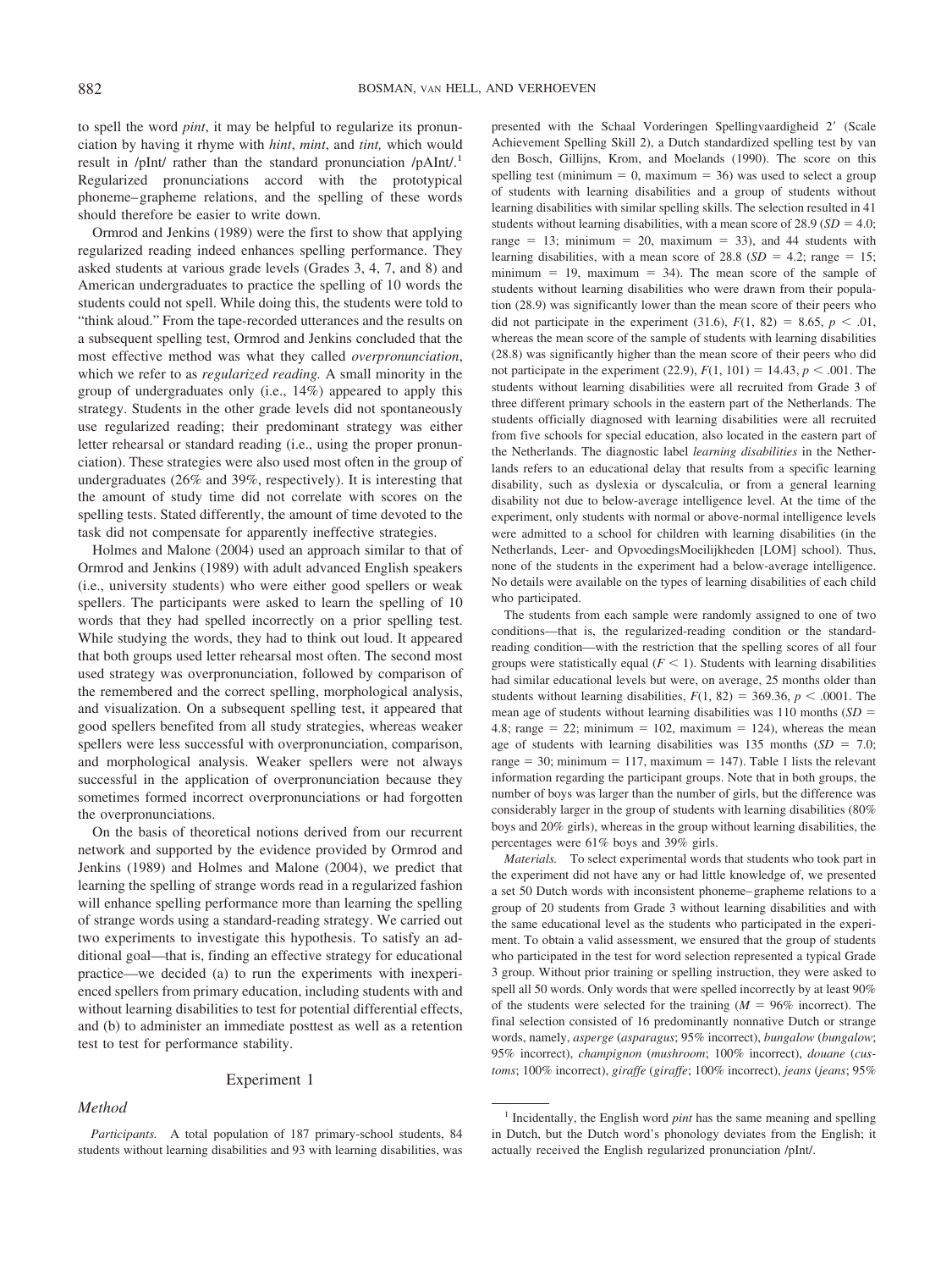| I<br>۰. | ×<br>۰,<br>$\sim$ | ٦<br>I<br>o esta |
|---------|-------------------|------------------|

|                        |       |          | Without LD |             |          |          | With LD  |             |  |
|------------------------|-------|----------|------------|-------------|----------|----------|----------|-------------|--|
|                        |       | Standard |            | Regularized |          | Standard |          | Regularized |  |
| Variable               | M     | SD       | М          | SD          | M        | SD       | M        | <b>SD</b>   |  |
| Spelling (max. $=$ 36) | 28.8  | 4.2      | 29.0       | 3.9         | 29.1     | 3.7      | 28.6     | 4.8         |  |
| Age (months)           | 109.0 | 4.1      | 111.0      | 5.4         | 137.0    | 6.9      | 134.0    | 7.2         |  |
| Girls-boys             |       | $9 - 12$ |            | $7 - 13$    | $2 - 20$ |          | $7 - 15$ |             |  |
| $\boldsymbol{n}$       |       | 21       |            | 20          |          | 22       |          | 22          |  |

Table 1 *Spelling Scores, Age, and Gender Ratio of the Experimental Groups in Experiment 1*

*Note.*  $LD = learning$  disability.

incorrect), *jungle* (*jungle*; 90% incorrect), *jus* (*gravy*; 95% incorrect), *kangoeroe* (*kangaroo*; 100% incorrect), *kievit* (*lapwing*; 95% incorrect), *milieu* (*environment*; 95% incorrect), *niveau* (*level*; 100% incorrect), *onmiddellijk* (*immediately*; 90% incorrect), *passagier* ( *passenger*; 100% incorrect), *populair* ( *popular*; 95% incorrect), and *station* (*station*; 90% incorrect).2 The set of 16 experimental words was printed three times on three A–4-size pieces of paper in three different orders, resulting in a list of 48 words presented in one single column.

Recall that students who participated in the spelling-selection task did not take part in the experimental training. To ensure that any (little) preexisting knowledge of the experimental stimuli did not affect posttest outcomes, we randomly assigned students to either of the two conditions. Moreover, the students without learning disabilities who participated in the experiment were likely to have even less knowledge of the experimental stimuli than the students who were pretested on the materials, because their mean spelling level was significantly below that of their population.

*Procedure.* All students were trained and tested in individual sessions by one of two experimenters in a separate and quiet room in the school designated for the study. Teachers were not involved in the experiment or in the testing in any way. Two training conditions were developed according to a written protocol: standard reading and regularized reading. In both conditions, five practice words (all strange words) preceded the experiment proper to explain the task and explicate anything that was unclear. The practice words were *toilet* (*toilet*), *vakantie* (*holidays*), *horloge* (*watch*), *journaal* (*news*), and *computer* (*computer*).

In the standard-reading condition, students were asked to read each word aloud according to the proper pronunciation. For example, the proper reading of the word *toilet* in Dutch is its French pronunciation /twA/ /lEt/. If a word was read incorrectly, the experimenter provided the proper reading. While performing the first reading of the word, students often had to correct themselves or received help from the experimenter, because this was usually the first time that they were exposed to the spelling of these words (they often regularized the pronunciation on first reading). The second and third reading of the words did not present serious difficulties.

In the regularized-reading condition, students were asked to read the words according to prototypical Dutch letter–sound relations. Stated differently, they were asked to apply phonological or regularized reading. For example, the regularized reading of the word *toilet* in Dutch is more in common with the English pronunciation, that is, /tci/ /let/. Primary-grade students spontaneously apply prototypical Dutch letter–sound couplings, because the majority of Dutch words have regular pronunciations. Some students realized after reading the word which word they had actually read and corrected themselves. In this condition, however, the experimenter stressed that the students were required to read in a regularized fashion (it was called the "funny way of reading"). In all cases, the standard pronunciation of the word—for example, /twA /lEt/ for *toilet*—was provided by the experimenter in the first reading only. In the incidental case in which the student did not apply regularized reading, the experimenter corrected the response.

In both conditions, students were asked to read all 48 words (each word three times) in one session. In incidental cases, a word's meaning required explanation by the experimenter; this pertained to the word *milieu* (*environment*) almost exclusively. Completion of the task in both conditions, including the instruction, the practice words, and the reading of the experimental trials, required, on average, 10 min.

Two spelling tests followed the training. The first one, the posttest, was presented in the afternoon of the day the training took place. The second one, a retention test, was presented 1 week after the training. Both tests required students to spell each of the experimental words that were read to them using the standard pronunciation. Thus, students who were trained to apply regularized reading had to spell the word on oral presentation of the standard pronunciation.

### *Results*

Two observers (both experimenters) determined the accuracy of the spelling of each word. In most cases this was not a problem, because students' handwriting was generally perfectly legible; in the odd case in which it was not, they discussed the identity of the spelling until agreement was reached, which caused the level of agreement to be 100%. For each student, the percentages of correctly spelled words on the posttest and the retention test were computed. The mean percentages correct are displayed in Table 2.

A 2 (group: without learning disabilities vs. with learning disabilities)  $\times$  2 (training condition: standard reading vs. regularized reading)  $\times$  2 (test: posttest vs. retention test) analysis of variance (ANOVA) on the percentages correct, with group and condition as between-subjects variables and test as a within-subject variable, revealed a significant three-way interaction,  $F(1, 81) = 4.19$ ,  $p =$ .04, partial  $\eta^2 = .05$ . Because one of the additional issues was the potential performance difference between students with and students without learning disabilities, we decided to investigate the source of this interaction by performing separate analyses on the data of the two groups.

<sup>2</sup> The words *kievit* and *onmiddellijk* are actually not strange words in the linguistic sense, but they both present spelling problems as a result of their odd pronunciations. Moreover, the word *kievit* was phoneme–grapheme inconsistent when Experiment 1 was performed. After the last spelling reform, the spelling of the word *kievit* was changed into *kieviet*, and the word now has consistent phoneme–grapheme relations. Experiment 2 was performed after the spelling reform, but we forgot to check whether the spelling of this word had been changed; therefore, students in Experiment 2 learned the former spelling of the word *kievit.*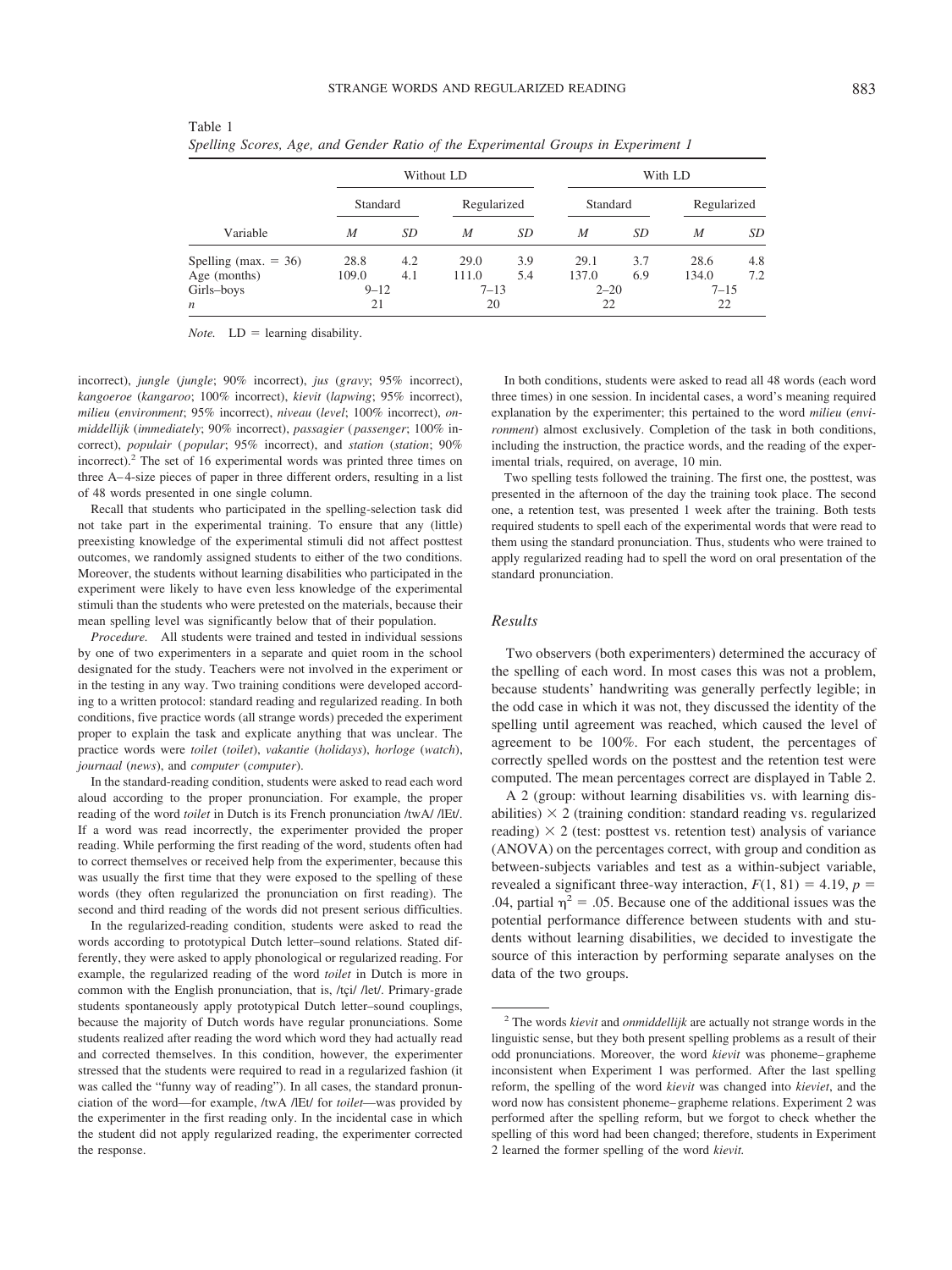| I<br>٧ | ٦<br>v<br>. . |  |
|--------|---------------|--|

|                            |              | Without LD   |              |              |              | With LD      |              |              |  |
|----------------------------|--------------|--------------|--------------|--------------|--------------|--------------|--------------|--------------|--|
|                            |              | Standard     |              | Regularized  |              | Standard     |              | Regularized  |  |
| Test                       | M            | SD           | M            | SD           | M            | SD           | M            | SD           |  |
| Posttest<br>Retention test | 17.6<br>14.6 | 12.8<br>11.8 | 45.3<br>39.1 | 27.8<br>25.7 | 19.3<br>20.7 | 13.8<br>13.4 | 38.1<br>27.8 | 21.2<br>21.8 |  |

Table 2 *Percentage Correct Spelling on Posttest and Retention Test in the Two Training Conditions of Experiment 1*

*Note.*  $LD = learning$  disability.

*Students without learning disabilities.* A 2 (training condition: standard reading vs. regularized reading)  $\times$  2 (test: posttest vs. retention test) ANOVA was performed on the percentages correct of the students without learning disabilities, with condition as a between-subjects variable and test as a within-subject variable. The interaction effect between training condition and test did not reach significance,  $F(1, 39) = 1.67$ ,  $p = .20$ , partial  $\eta^2 = .04$ , whereas both main effects did. The main effect of training condition indicated that students without learning disabilities showed better spelling performance in the regularized-reading condition than in the standard-reading condition on both posttest and retention test,  $F(1, 39) = 17.02$ ,  $p = .0002$ , partial  $\eta^2 = .30$ . The main effect of test showed better spelling performance on the posttest than on the retention test,  $F(1, 39) = 13.36$ ,  $p = .001$ , partial  $\eta^2 =$ .26. Thus, in both conditions, spelling knowledge of the trained words had dropped a week after the training ended. To test whether performance on the retention test by students who participated in the regularized-reading training was still superior to the performance of those who took part in the standard-reading training, we conducted an independent samples *t* test. This appeared to be the case,  $t(26.3) = -3.89$ ,  $p = .001$ . This *t* test was an unequal variance test (Levene's test for equality of variances was used). In sum, the significant difference between the training conditions on the posttest indicates that, in the short term, regularized reading was superior to standard reading. Performance appeared to be unstable, because in both training conditions posttest scores were better than retention test scores. However, the fact that performance on the retention test by students who took part in the regularized-reading training was still better than the performance of those who participated in the standard-reading training indicates a more robust effect of regularized reading in students without learning disabilities.

*Students with learning disabilities.* A 2 (training condition: standard reading vs. regularized reading)  $\times$  2 (test: posttest vs. retention test) ANOVA was performed on the percentages correct of the students with learning disabilities, with condition as a between-subjects variable and test as a within-subject variable. The main effect of task was significant,  $F(1, 42) = 6.21$ ,  $p = .02$ , partial  $\eta^2 = .13$ , as was the main effect of test,  $F(1, 42) = 7.71$ ,  $p = .008$ , partial  $\eta^2 = .16$ . Because the interaction effect between training condition and test also reached significance, it qualifies the main effects,  $F(1, 42) = 13.49$ ,  $p = .001$ , partial  $\eta^2 = .24$ . We made subsequent pairwise comparisons to investigate the source of this interaction. It appeared that performance on the posttest by students who took part in the regularized-reading training was superior to the performance of those who participated in standardreading training  $(p = .0001)$ , whereas this difference was not significant on the retention test ( $p = .20$ ). Moreover, two additional pairwise comparisons indicated that the performance of students in the regularized-reading training dropped significantly from posttest to retention test ( $p = .0001$ ), whereas the performance of students in the standard-reading training remained stable  $(p = .53)$ . In sum, the significant difference between the training conditions on the posttest indicates that, in the short term, regularized reading was superior to standard reading. However, the performance of students who took part in the regularized-reading training appeared to be rather unstable. Performance on the retention test did not just drop significantly, it dropped to the level of the students in the standard-reading condition, whose performance was similar in both the posttest and the retention test.

# *Discussion*

The results of this short training confirm the short-term superiority of regularized reading for students both with and without learning disabilities. Even though spelling performance was not perfect immediately after training, scores on the posttest of both groups were better for students who took part in the regularizedreading training than for students who participated in the standardreading training. Given that a similar group of students was virtually unable to spell any of the words and that only three presentations established this effect, the conclusion is warranted that regularized reading is an effective and efficient spelling training for words with inconsistent phoneme–grapheme relations.

In the long term, however, performance was not stable for students who took part in the regularized-reading training. In both groups, scores on the retention test were lower than on the posttest. In the case of the students with learning disabilities, the performance of those who took part in the regularized-reading training actually dropped to the level of students in the standard-reading condition, but the performance of students without learning disabilities who took part in the regularized-reading training was still superior. Although neither of the two groups showed a stable long-term effect, students without learning disabilities retained more of their spelling knowledge than students with learning disabilities.

The spelling knowledge of students without learning disabilities who took part in the standard-reading training dropped from posttest to retention test, whereas it remained stable for students with learning disabilities. A possible explanation for this effect relates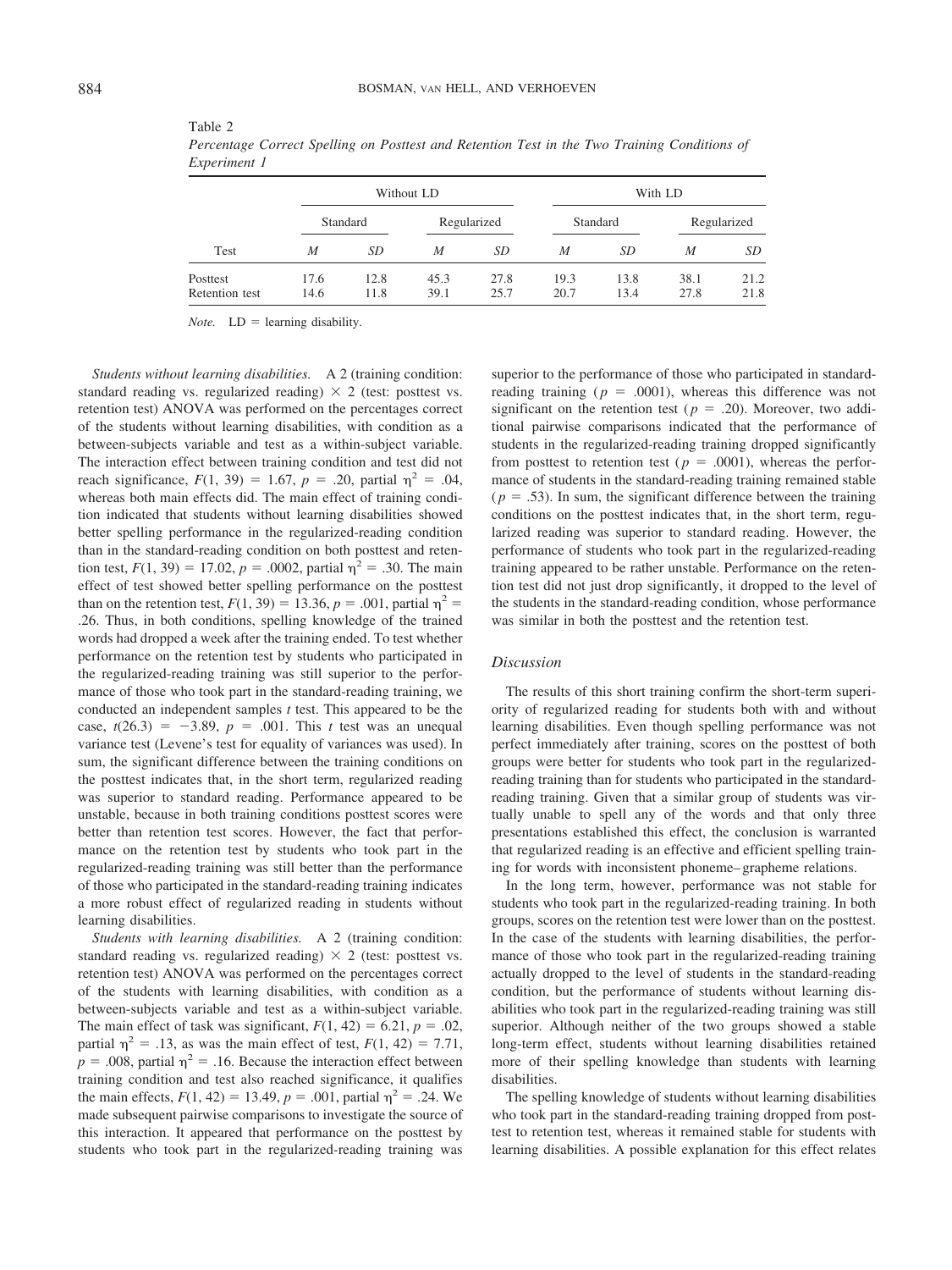STRANGE WORDS AND REGULARIZED READING 885

to memory capacity. Memory capacity increases with age (Gathercole, Pickering, Ambridge, & Wearing, 2004). It is likely that the memory capacity of the students with learning disabilities, who were, on average, more than 2 years older than the students without learning disabilities, was sufficiently large to enable them to remember the limited amount of spelling knowledge (about 20%) they had acquired.

In sum, the short-term effect of the training was comparable for both types of students, but the long-term effects were superior in the group of students without learning disabilities. Two possible reasons for the difference in performance come to mind. First, it may well be that students with learning disabilities required more training to enable stable development of orthographic knowledge. Second, perhaps students with learning disabilities had more difficulty remembering the regularized pronunciation of the phoneme–grapheme inconsistent word, a necessary prerequisite for a successful training result, a problem that also occurred in the university student sample of Holmes and Malone (2004).

## Experiment 2

To evaluate the explanations we have given for the decline in performance of students with learning disabilities, we ran Experiment 2. Two extended regularized-reading training conditions were developed. One training was identical to the regularized version of Experiment 1 but lasted 3 weeks rather than 1. The effectiveness of this original regularized-reading training was compared with a training with one additional component, namely, practicing the regularized pronunciation of the phoneme– grapheme inconsistent words, implemented to enhance participants' memory for the regularized pronunciation. We called this training *enhanced-regularized reading.* Furthermore, we investigated the effect of spelling level, training effectiveness, and transfer. After all, training may be most (and sometimes only) effective for students whose spelling level is already high compared with that of their less-skilled classmates.

## *Method*

*Participants.* From a group of 76 students with learning disabilities who were attending special education, we selected a group of 33 students who met three requirements.<sup>3</sup> First, students with learning disabilities participating in Experiment 2 had to come from the same category as those from Experiment 1. This was ensured by the fact that students in this experiment were recruited from the same type of school (i.e., LOM school) as were those from Experiment 1. Second, the present group had to be of statistically similar age as the students with learning disabilities from Experiment 1. A one-way ANOVA proved that to be the case  $(F < 1)$ . Third, the spelling level of the group in Experiment 2 had to be statistically the same as that of the students with learning disabilities who took part in Experiment 1. Spelling level was again assessed by means of Scale Achievement Spelling Skill 2, by van den Bosch et al. (1990). The mean scores of the students with learning disabilities in Experiments 1 and 2 were indeed similar  $(F < 1)$ . Thus, with regard to the basic requirements, the two groups of students in Experiments 1 and 2 were similar.

Subsequently, each of the 33 students was randomly assigned to either the regularized-reading condition  $(n = 17)$  or the enhanced regularizedreading condition  $(n = 16)$ . Again, the mean scores on the spelling test and the mean ages of the two experimental groups in Experiment 2 were statistically identical to each other (spelling level,  $F \leq 1$ ; mean age,  $F \leq 1$ 1). To be able to further differentiate between good and poor spellers in the

present group of participants, we designated the 50% of the students who performed best on the spelling test as students with a high spelling level, and we designated the 50% of the students who performed worst as students with a low spelling level. In this experiment, we acquired additional information on reading performance. We administered a standardized word-reading test, the Eén-minuut-test (One-Minute Test), by Brus and Voeten (1973), and a standardized pseudoword-reading test by van den Bos, lutje Spelberg, Scheepstra, and de Vries (1994). The two experimental groups showed statistically equal performance on both tests ( $F < 1$  in both cases). As in Experiment 1, more boys than girls participated in Experiment 2. All information regarding the experimental groups is presented in Table 3.

*Materials.* The same set of words that was used in Experiment 1 was used in this experiment.

*Procedure.* All students were trained and tested in individual sessions by one experimenter in a separate and quiet room in the school designated for the study. Again, teachers were not involved in the experiment or in the testing in any way. Moreover, to prevent intervention by teachers during the extended training procedure, we did not inform them about the materials or the content of the training until after completion of training and testing. The same training protocol used in Experiment 1 was applied in this experiment. The regularized-reading condition was identical to the one used in Experiment 1. The procedure of the enhanced regularized-reading condition was identical to the regularized version, except for the addition of the memory component. After each regularized-reading training session, the experimenter named each of the words according to its standard pronunciation and asked the students to say the regularized, or "funny," pronunciation. For example, "What is the best way to pronounce /twA/ /lEt/ (i.e., *toilet*) such that it is easy to remember how to spell it?" The student then had to answer "/tçi/ /let/."

The important difference between the two experimental groups in this experiment was the fact that the students in the enhanced regularizedreading group after the reading training were asked to say the regularized pronunciation of each of the 16 words on oral presentation of the standard pronunciation, which required less than a minute. We want to emphasize that the students in this condition never saw the words again. Thus, additional visual-information processing, which could have enhanced the memory for spelling, did not occur; this was purely an auditory task that required little additional time.

Both groups received training once a week during a period of 3 weeks. After each training session, they received a spelling test on all 16 trained words. The words to be spelled were pronounced according to the standard pronunciation. The three tests that followed the training are referred to as Posttest 1, Posttest 2, and Posttest 3. In the 4th week, participants did not receive training but were asked to spell all 16 words again; this test is referred to as Retention Test 1. Additionally, all students were presented with a remembrance test—that is, they were asked whether they could remember the funny way of pronouncing the words they had studied in the preceding weeks (i.e., the regularized pronunciations). Finally, a month after the first retention test and without any training, the students had to spell the words one more time; this test is referred to as Retention Test 2. A transfer test concluded the final test session. All students were presented with a list of 20 words; half of these contained phoneme-to-grapheme consistent relations, and half contained phoneme-to-grapheme inconsistent relations (i.e., strange or nonnative Dutch words). The students were asked to read each word and indicate on paper which of these words were and which words were not suitable for application of the regularized method of pronunciation to better remember the spelling.

<sup>&</sup>lt;sup>3</sup> Initially, 40 students were selected, but 7 students failed one or more training sessions. The data of these students had to be discarded from the analyses, which left us with the data of 33 students.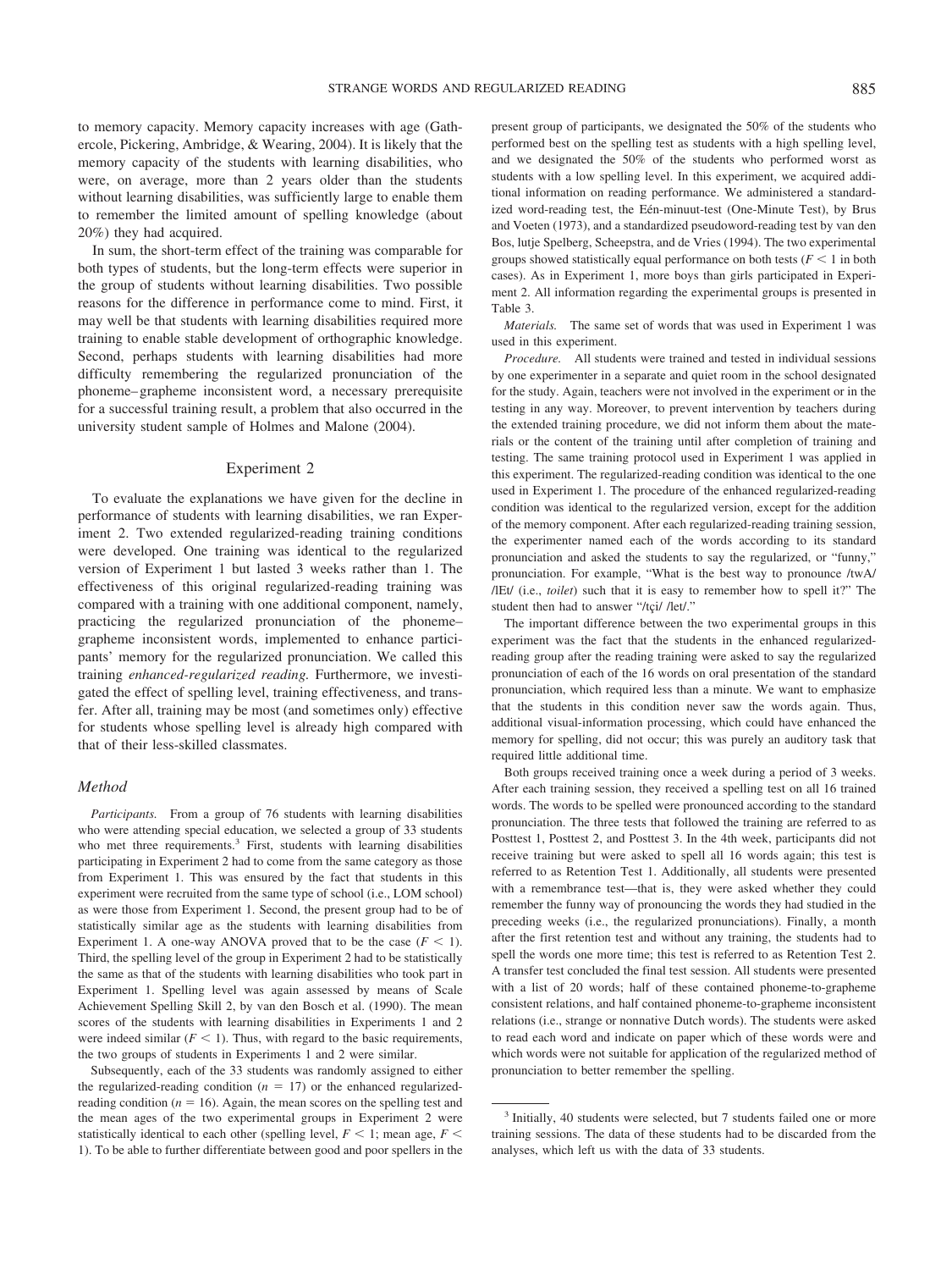| Table 3                                                       |  |  |  |
|---------------------------------------------------------------|--|--|--|
| Test Scores, Age, and Gender Ratio of the Experimental Groups |  |  |  |
| in Experiment 2                                               |  |  |  |

|                          | Regularized<br>reading |      | Enhanced<br>regularized<br>reading |          |  |  |
|--------------------------|------------------------|------|------------------------------------|----------|--|--|
| Variable                 | M                      | SD   | M                                  | SD       |  |  |
| Spelling (max. $=$ 36)   | 26.4                   | 7.0  | 26.4                               | 7.4      |  |  |
| Word reading (wpm)       | 51.3                   | 13.3 | 52.4                               | 15.4     |  |  |
| Pseudoword reading (wpm) | 17.8                   | 7.7  | 17.8                               | 7.4      |  |  |
| Age (months)             | 136.0                  | 8.0  | 135.0                              | 9.0      |  |  |
| Girls-boys               | $8-9$                  |      |                                    | $4 - 12$ |  |  |
| $\boldsymbol{n}$         | 17                     |      | 16                                 |          |  |  |

*Note.*  $LD = learning$  disability.

#### *Results*

Two observers (the experimenter and Anna M. T. Bosman) determined the accuracy of the spelling of each word. Because students' handwriting was generally perfectly legible, this did not present a problem. In the odd case in which a difference between observers emerged, they discussed the identity of the spelling until agreement was reached, which caused the level of agreement to be 100%. For each student, we computed the percentages of correctly spelled words on all three posttests and the two retention tests.

Experiment 2 was designed to investigate five questions. The first question was whether students with learning disabilities benefited from extended training in regularized reading. The second question concerned the issue of whether practicing the funny pronunciation (i.e., enhanced regularized reading) added to the effectiveness of regularized reading. The third issue was whether students in the enhanced regularized-reading condition were better at remembering the funny pronunciation than students in the regularized-reading condition. The fourth issue concerned the question of to what extent students with learning disabilities were capable of transferring knowledge from the training to a new set of materials. The fifth and final question was whether the training was equally effective for those with a relatively high and a relatively low spelling level.

Before putting these questions to test, we performed an additional analysis to ensure that the learning-disabled students in Experiments 1 and 2 indeed had similar spelling levels. In the current situation, the most appropriate test is to compare the mean percentage correct of the posttest of students with learning disabilities who participated in the regularized-reading condition of Experiment 1 ( $M = 38.1$ ,  $SD = 21.2$ ) with the results of the first posttest of students with learning disabilities who participated in the same regularized-reading condition of Experiment 2 (*M* 29.4,  $SD = 21.1$ ). The students in Experiment 2 appeared to have more limited knowledge than those in Experiment 1, but the results of a *t* test indicated that this difference was not statistically significant,  $t(37) = 1.26$ ,  $p = .22$ ,  $d = 0.41$ .

*Extended-training results.* To establish whether longer training led to better short-term and long-term spelling results, we made a comparison between the mean percentage correct scores on the posttest and the retention test of the students with learning disabilities who took part in the regularized-reading training in Experiment 1 and the scores on Posttest 3 and Retention Test 1 of the students who participated in the same regularized-reading training of Experiment 2. A 2 (experiment: 1 vs. 2)  $\times$  2 (test: posttest vs. retention test) ANOVA on the participants' mean percentages correct, with experiment as a between-subjects variable and test as a within-subject variable, showed a significant main effect of experiment,  $F(1, 36) = 16.98$ ,  $p = .0001$ , partial  $\eta^2 = .32$ . This effect indicated that more words were spelled correctly in Experiment 2 ( $M = 65\%$ ,  $SD = 27\%$ ) than in Experiment 1 ( $M = 33\%$ ,  $SD = 21\%$ ). The main effect of test was also significant, indicating that more words were spelled correctly on the posttest  $(M = 49\%,$ *SD* = 28%) than on the retention test ( $M = 43\%$ , *SD* = 29%),  $F(1, 1)$  $36) = 9.23, p = .004$ , partial  $\eta^2 = .20$ .

Because of the significant interaction effect, both main effects had to be qualified,  $F(1, 36) = 7.95$ ,  $p = .008$ , partial  $\eta^2 = .18$ . Subsequent *t* tests indicated that students in Experiment 2, who had had more training, spelled more words correctly on the posttest  $(M = 65\%, SD = 29\%)$  than students in Experiment 1 ( $M = 38\%$ ,  $SD = 21\%$ ,  $t(36) = -3.31$ ,  $p = .002$ ,  $d = 1.10$ . A similar effect emerged on the retention test 1 week later: Experiment 2 (*M* 65%,  $SD = 25\%$ ) and Experiment 1 ( $M = 28\%$ ,  $SD = 22\%$ ),  $t(36) = -4.77$ ,  $p < .0001$ ,  $d = 1.59$ . Moreover, paired-sample *t* tests on the mean percentages correct on the posttest and retention test of students in Experiment 2 showed that their performance remained stable,  $t(15) < 1$ , whereas the scores of the students in Experiment 1 dropped significantly (see the *Results* section of Experiment 1). Thus, students in Experiment 2, who had 3 weeks of training, showed better short-term and long-term performance than students in Experiment 1, who just had 1 week of training.

*Enhanced-training results.* For each student, we computed the percentages of correctly spelled words on all three posttests and both retention tests. The mean percentages correct are displayed in Table 4. A 2 (spelling level: high vs. low)  $\times$  2 (condition: regularized reading vs. enhanced regularized reading)  $\times$  5 (test: Posttest 1 vs. Posttest 2 vs. Posttest 3 vs. Retention Test 1 vs. Retention Test 2) ANOVA on mean percentages correct, with spelling level and condition as between-subjects variables and test as a withinsubject variable, revealed no significant interaction effects, indicating that all main effects could be interpreted unambiguously. The Greenhouse–Geisser procedure had to be used to adjust the degrees of freedom for the *F* tests, because Mauchley's sphericity test was significant (i.e., the homogeneity of variance assumption was violated). All three main effects reached significance. Students with a relatively high spelling skill  $(M = 65\%, SD = 19\%)$ showed better performance on the training materials than their less-skilled peers ( $M = 34\%$ ,  $SD = 19\%$ ),  $F(1, 29) = 23.21$ ,  $p <$ .0001, partial  $\eta^2$  = .45. The performance of students in the enhanced regularized-reading condition ( $M = 56\%$ ,  $SD = 25\%$ ) surpassed that of students in the regularized-reading condition  $(M = 44\%, SD = 22\%), F(1, 29) = 4.06, p = .05$ , partial  $\eta^2 = .12$ . Thus, students who practiced the odd pronunciation benefited even more from the regularized-reading training than students who did not. The main effect of the repeated measure test was significant,  $F(3, 88) = 31.69, p < .001$ , partial  $\eta^2 = .52$ . Post hoc tests (Bonferoni corrected) indicated that mean percentages correct on Posttest 3 and Retention Test 1 were higher than those on Posttest 2 and Retention Test 2, which, in turn, were higher than those on Posttest 1. None of the other comparisons reached significance. Because the interaction between spelling level and test was not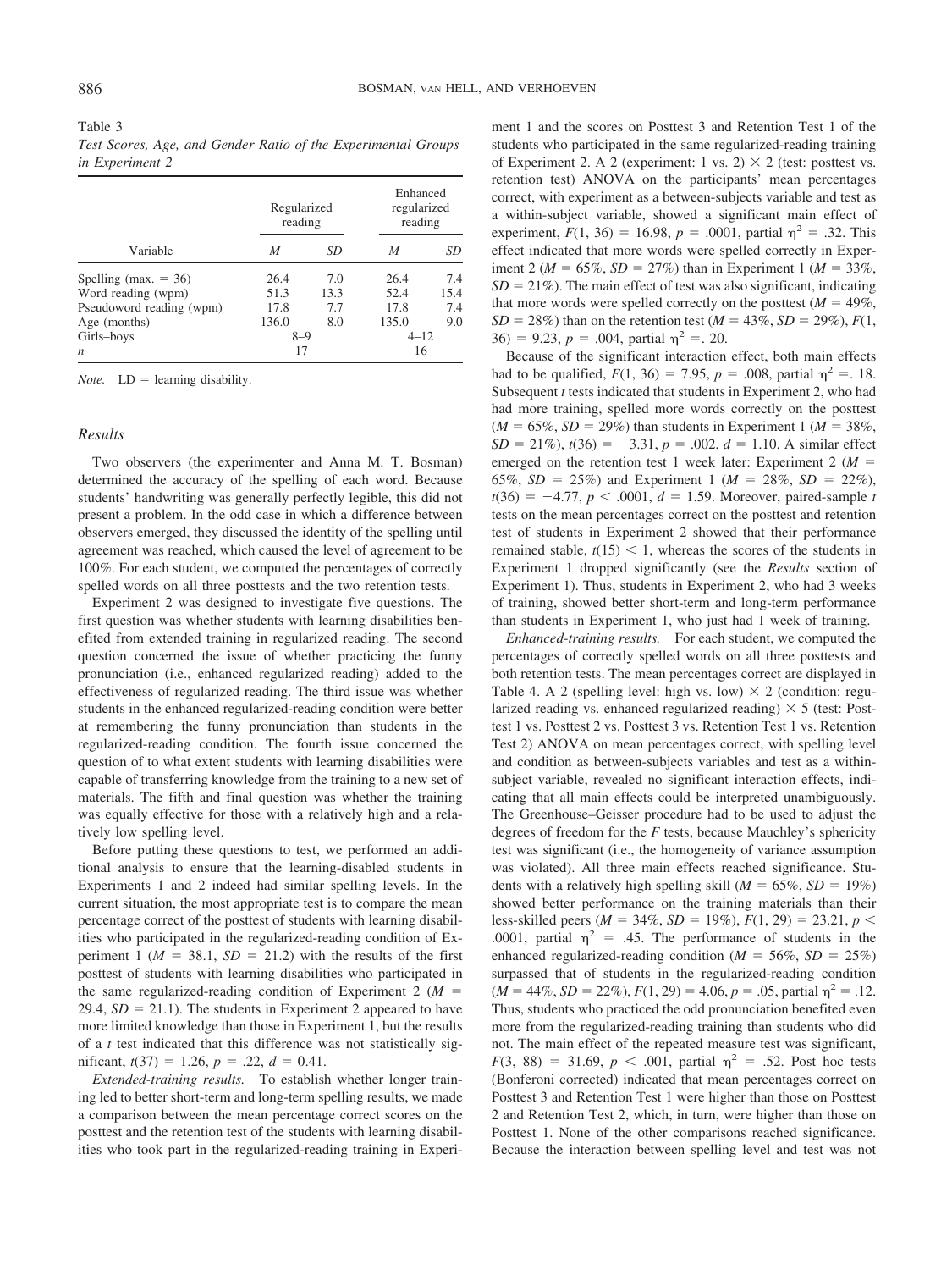|                         |    |             | Regularized reading |    | Enhanced regularized reading |      |     |           |
|-------------------------|----|-------------|---------------------|----|------------------------------|------|-----|-----------|
| Spelling level          |    | High<br>Low |                     |    |                              | High | Low |           |
|                         | M  | SD          | M                   | SD | M                            | SD   | M   | <b>SD</b> |
| Posttest 1              | 42 | 21          | 15                  | 7  | 52                           | 28   | 27  | 24        |
| Posttest 2              | 58 | 17          | 26                  | 16 | 73                           | 18   | 41  | 26        |
| Posttest 3              | 67 | 22          | 38                  | 17 | 79                           | 15   | 51  | 33        |
| <b>Retention Test 1</b> | 66 | 22          | 34                  | 12 | 80                           | 14   | 49  | 26        |
| <b>Retention Test 2</b> | 60 | 21          | 26                  | 17 | 72                           | 18   | 38  | 15        |
| Overall                 | 59 | 19          | 28                  | 11 | 71                           | 17   | 41  | 24        |

Table 4 *Percentage Correct Spelling on Posttests and Retention Tests in the Two Training Conditions of Experiment 2*

significant, we can conclude that both the high-performing and the low-performing spellers benefited from the training.

*Remembrance-test results.* To ascertain whether students in the enhanced regularized-reading condition better remembered the regularized pronunciation than students in the regularized-reading condition, we compared mean percentage correct scores on the remembrance test (administered during Retention Test 1). A 2 (spelling level: high vs. low)  $\times$  2 (condition: regularized reading vs. enhanced regularized reading) ANOVA, in which both factors were treated as between-subjects variables, on the mean remembrance scores revealed significant main effects and no interaction effect. Students who took part in the enhanced regularized-reading condition correctly remembered  $87\%$  (*SD* = 14%) of the regularized pronunciations, whereas students in the regularized-reading condition correctly remembered 78% ( $SD = 15\%$ ),  $F(1, 29) =$ 4.26,  $p = .05$ , partial  $\eta^2 = .13$ . Students with high spelling levels remembered 89% ( $SD = 10\%$ ) of the regularized pronunciations, and students who were less skilled remembered  $75\%$  (*SD* =  $16\%$ ),  $F(1, 29) = 10.20, p = .003$ , partial  $\eta^2 = .26$ .

*Transfer-test results.* To test whether there was a differential effect for the two experimental groups on the transfer test (administered during Retention Test 2), we compared mean percentages correct. A 2 (spelling level: high vs. low)  $\times$  2 (condition: regularized reading vs. enhanced regularized reading)  $\times$  2 (phoneme– grapheme consistency: consistent vs. inconsistent) ANOVA on the percentage correct was performed, with spelling level and condition as between-subjects variables and phoneme–grapheme consistency as a within-subject variable. None of the interaction effects was significant. The main effect of spelling level showed that highly skilled spellers ( $M = 94\%$ ,  $SD = 8\%$ ) better knew which words were and which were not suitable for a regularizedreading strategy than their less-skilled peers ( $M = 88\%$ ,  $SD =$ 11%),  $F(1, 29) = 4.43$ ,  $p = .04$ , partial  $p^2 = .13$ . The main effect of training condition suggested that students in the enhanced regularized-reading condition ( $M = 94\%$ ,  $SD = 7\%$ ) knew better which words were and which were not suitable for regularized pronunciation than students in the regularized-reading condition  $(M = 88\%, SD = 11\%)$ . This effect, however, failed to reach significance,  $F(1, 29) = 3.94$ ,  $p = .06$ , partial  $\eta^2 = .02$ . The main effect of phoneme–grapheme consistency was significant, *F*(1,  $29$ ) = 5.31,  $p = .03$ , partial  $\eta^2 = .16$ , indicating that students were less able to judge that inconsistent words ( $M = 88\%$ ,  $SD = 13\%$ ) were suitable for the regularized-pronunciation strategy than that consistent words were unsuitable ( $M = 95\%$ ,  $SD = 10\%$ ).

## *Discussion*

The results of Experiment 2 show that the spelling performance of students with learning disabilities benefited greatly from an extended training. On the basis of the comparison between Experiments 1 and 2, short-term effects revealed that 3 weeks of training (practicing regularized reading of words nine times rather than three) resulted in spelling knowledge that was twice as good. More important, a week after training had stopped, spelling knowledge had not deteriorated. A month after the training, however, spelling knowledge had dropped to the level of the Posttest 2, but the results were still better than those of Posttest 1. Thus, there was a long-term effect after a week and a diminished long-term effect after a month. Rehearsing the funny or regularized pronunciation aided the learning process even more. Not only was the performance of this group better than that of the students who did not practice the regularized pronunciation, these students were also better at remembering the regularized pronunciation. The results on the transfer task suggested that the metacognitive awareness of students who took part in the enhanced regularized-reading condition had increased more than that of students who participated in the regularized-reading condition. However, the 6% difference was too small to reach significance. Relatively highly skilled spellers had better scores on all posttests and retention tests, better remembered the funny pronunciations, and performed better on the transfer task than their less-skilled peers. Note, however, that the spelling performance of the low-skilled spellers increased the same amount as that of highly skilled spellers.

An interesting and partly unexpected result is that the students appeared to be better at judging that consistent words were not suitable than that inconsistent words were suitable for the regularized-reading strategy. After all, if students encounter an inconsistent word for the first time and apply the prototypical grapheme–phoneme relations to decode it, the result should be the pronunciation of a word that does not exist. This would then be an indication that the word is probably inconsistent and therefore suitable for the regularized-reading strategy. However, the students found it more difficult to decide that inconsistent words were suitable for the strategy than that consistent words were unsuitable. Careful inspection of the item data revealed a possible explanation for our finding. The total number of errors on the transfer task was 58. In 18 cases, students indicated wrongly that consistent words were suitable for the regularized-reading strategy. In the remaining 40 cases, students indicated wrongly that inconsistent words were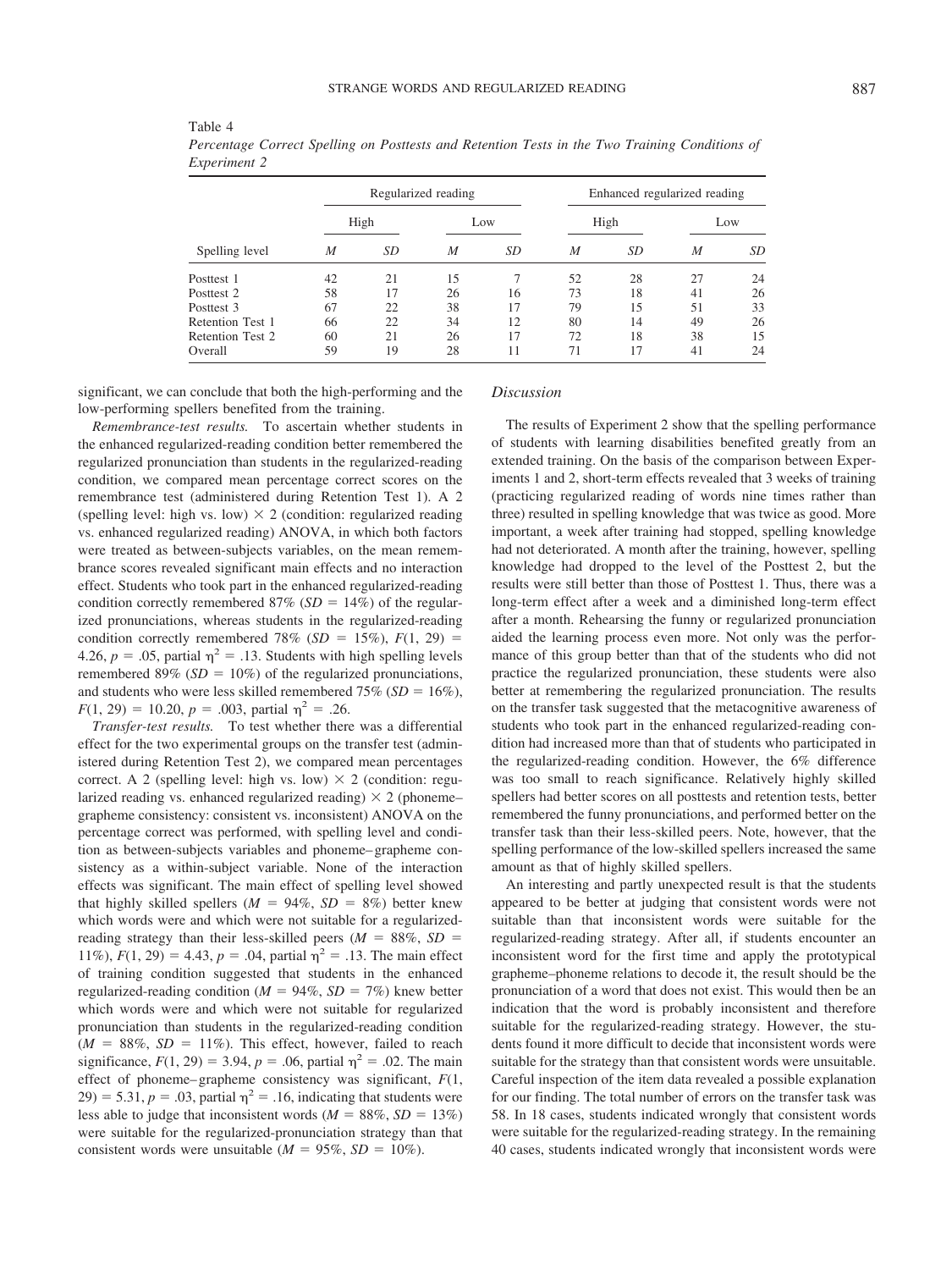unsuitable for the regularized-reading strategy. Unlike the even distribution of errors made in the set of consistent words, the majority of errors (65%) in the set of inconsistent words were committed on two words. The word *shampoo* (*shampoo*) was erroneously evaluated by 13 students to be unsuitable for the regularized-reading strategy, and the word *chips* ( *potato chips*) was erroneously evaluated by 10 students. Both words were highly familiar to these students, and a substantial number of students were probably able to read these words without difficulty and as a result did not become aware of the words' inconsistent status.

# General Discussion

Regularized reading proved to be a valuable spelling training for learning the spelling of Dutch sound-to-spelling inconsistent or strange words in students with and without learning disabilities. For both the relatively highly skilled and the less skilled students with learning disabilities, extended training consolidated the learning process, and auditory practice of the regularized pronunciation added to this. Previous work by Bosman and de Groot (1992; Bosman & van Leerdam, 1993; van Leerdam et al., 1998) also revealed that standard reading is not as effective for learning to spell words with ambiguous phoneme–grapheme relations compared with almost any other spelling training. Words with ambiguous phoneme–grapheme relations are a subclass of words with inconsistent phoneme–grapheme relations; they contain one or more phonemes that can be spelled multiple ways. For example, the /i˘/ in the English word *cheap* is an ambiguous phoneme, because there is also the *ee* as in *keep*, *ey* as in *key*, *ie* as in *chief*, *e* as in *here*, and *y* as in *entry*.

These examples show that the pronunciation (i.e., reading) of these words is relatively unambiguous, whereas the spelling of the words is not. As we have stated, in most alphabetic languages, sound-to-spelling inconsistency is higher than spelling-to-sound inconsistency. In other words, there are more possible ways to spell a word than there are possible ways to pronounce a word (Stone et al., 1997; Waters, Bruck, & Seidenberg, 1985). In terms of our recurrent network, this constitutes the microbasis for the fact that spelling is almost always more difficult than reading (Bosman & Van Orden, 1997). To understand the macrobasis for the asymmetry between spelling and reading and why regularized reading is a more effective means for learning the spelling of inconsistent words than standard reading, we focus again on the dynamics of the recurrent network.

As we have noted, both spelling and reading are constrained by the relatively strong dynamic between phonologic and orthographic nodes. However, inconsistencies in these relations must be resolved by different sources of constraint. When a model or a reader reads a low-frequency, letter-to-phoneme inconsistent word, such as *pint*, for example, the more consistent relation between spelling and phonology would rhyme with *mint.* In this case, the relatively strong dynamic between semantic and phonologic nodes (compared with the weaker one between semantic and orthographic nodes) may supply sufficient constraints for the appropriate phonology. Additionally, contextual sources of semantic activation may also contribute via the relatively strong connections between semantic and phonologic nodes.

With respect to spelling, however, the model must resolve the inverted pattern of ambiguity in the dynamic between phonologic and orthographic nodes. When a model or a speller spells a low-frequency, phoneme-to-letter inconsistent word, such as *heap*, the more consistent spelling for  $/-\hbox{hi}\tilde{p}/\hbox{ would be as in }deep$ . In this case, correct spelling relies on relatively weak relations between semantic and orthographic nodes to supply sufficient activation of the appropriate letters (as illustrated in Figure 1 in the relative boldness of the arrows). Even contextual support is filtered through the weaker connections between semantic and orthographic nodes. This relatively weak support for spelling (the semantic–orthographic relations), compared with the stronger one for reading (the semantic–phonologic relations), is the macrobasis for the asymmetry between spelling and reading. Thus, spelling is more difficult than reading because phoneme–letter relations are more inconsistent than letter–phoneme relations and because the phoneme–letter inconsistencies must be resolved by the relatively weak semantic–letter dynamic, whereas in reading, letter– phoneme inconsistencies are resolved by the stronger semantic– phoneme dynamic. The fact that people engage less in spelling than in reading enhances this fundamental asymmetry between spelling and reading.

Having established that spelling is inherently more difficult than reading and knowing that people engage less in spelling than in reading indicates that enhancing spelling performance requires building stronger relations between words' meanings and their spellings or creating a language with less inconsistent phonemeto-letter relations. One strategy to strengthen the relation between a word's pronunciation and its spelling has been provided in the introduction—that is, frequent presentations of a word's spelling and repetition of its (regular) pronunciation. A second and apparently more efficient means is provided by our experimental findings: regularized reading. This strategy enables the speller (or the model) to safely rely on his or her strongest dynamic, the one between phonologic and orthographic nodes. After all, regularizing a word's pronunciation allows the speller to rely on the statistically most probable relations. This conclusion not only concerns the spelling of Dutch strange words, it is equally applicable to other alphabetic languages, including English (see Holmes & Malone, 2004). In all written languages in which the spelling of words deviates from the prototypical phoneme–grapheme relations, it is possible to apply the strategy of regularized reading (for an example from the German language, see Thaler & Landerl, 2005)

With this in mind, we briefly return to the explanations of Fischer et al. (1985) and Holmes and Ng (1993) for the distinction between spellers who have relatively good skills and those who do not. Fischer et al. (1985) maintained that good spellers are more linguistically sensitive, and Holmes and Ng (1993) claimed that good spellers have better (visual) knowledge of unusual letter sequences. According to our recurrent network account, there is no need to decide between these two explanations. Although the network distinguishes among orthography, phonology, and semantics, it is impossible to separate these aspects. Stated differently, it does not make sense to attribute any effect to just one of these three, because they all are interconnected as a result of their bidirectional relations. Better visual knowledge cannot be attributed to single causation of the orthographic nodes, because the orthographic nodes are recurrently connected to the phonologic and semantic nodes. Thus, to be linguistically sensitive or to have better (visual) knowledge of unusual letter sequences translates, in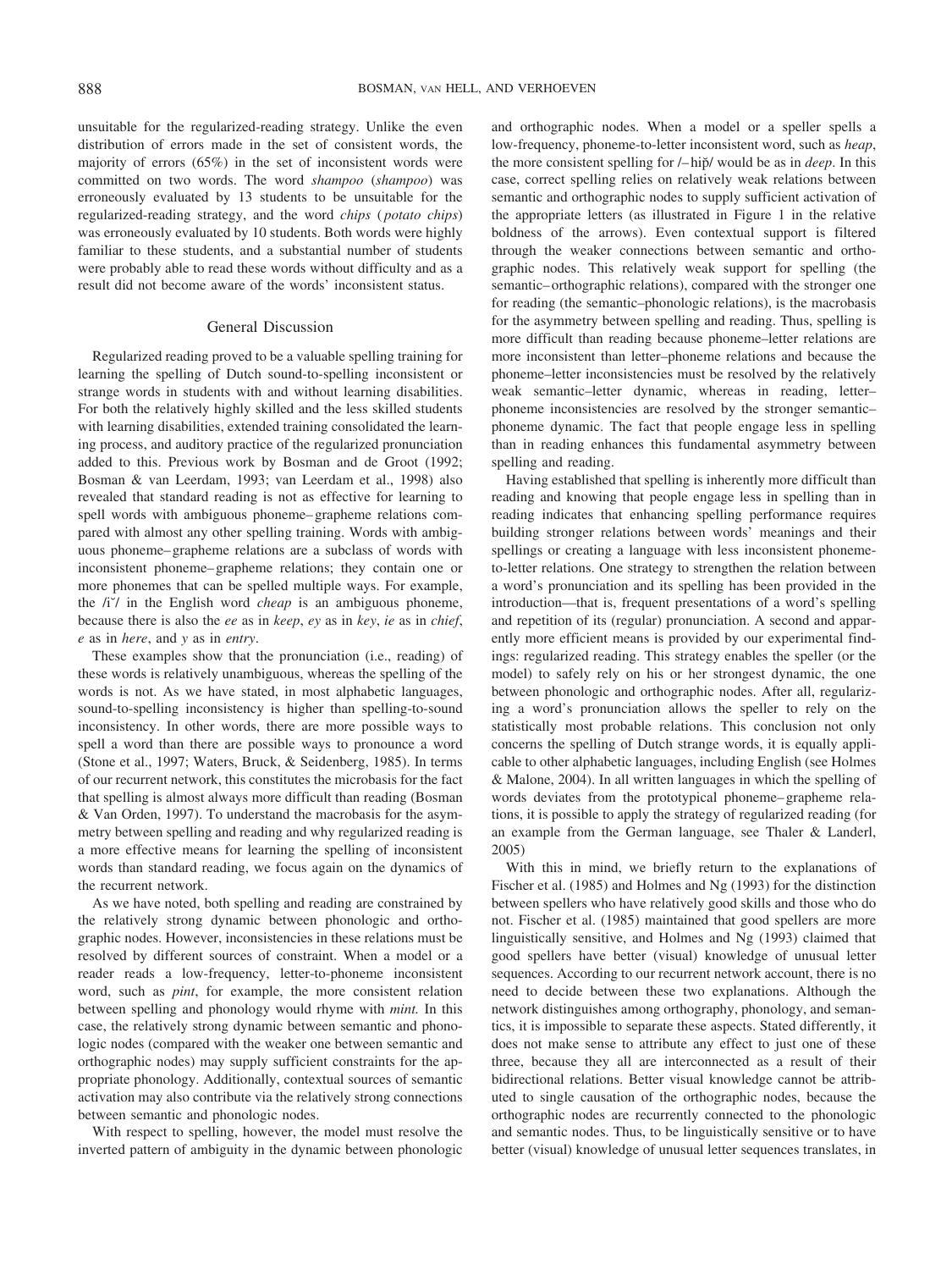terms of our network, into a speller (or a model, for that matter) who has learned the subtle correlations or statistical regularity of phoneme, grapheme, and semantic covariations that occur in written languages.

Before concluding this article with some important educational implications, we discuss some limitations and potential improvements for future research. First, the one-session training of Experiment 1 revealed a short-term learning effect favoring regularized reading in students both with and without learning disabilities. The absence of a robust long-term effect indicates that a spelling training in which words are practiced only three times does not induce permanent spelling knowledge. Second, although standard reading was not as effective as regularized reading, the effects for students with learning disabilities revealed that these students acquired relatively stable spelling knowledge of an average of three words spelled correctly on posttest and retention test. Future research might be directed at a more detailed comparison of regularized and standard reading. Third, we recommend that future researchers administer a pretest to a group with similar educational levels (to pilot the materials) as well as to the experimental groups. Note that we do not believe that our results are compromised, because the goal of the study was a comparison between two study methods, not the effect of a spelling training per se. However, a pretest would have provided us with another measure to assess learning gain.

This experimental study was performed in a natural setting and has potentially important educational implications. One is that the regularized-reading strategy was effective not only for students without learning disabilities but also for students with learning disabilities. Second, unlike most intervention programs, in which the better achiever gains relatively more than the poor one, our training shows that it is possible to develop a training condition that affects these groups similarly. Third, students with learning disabilities, including the ones who did not engage in extra practice of the regularized pronunciation, knew quite well which words were and which were not suitable for the regularized-reading strategy. Generalization of newly acquired knowledge or strategies usually only occurs when students receive elaborate, explicit instruction and practice of an effective strategy (e.g., O'Sullivan & Pressley, 1984). Our finding indicates that even students with learning disabilities are capable of generalizing newly acquired knowledge, although further research is required to establish whether young, inexperienced spellers would be able to apply the regularized-reading strategy effectively with a new set of words.

Finally, initially all readers apply the (proto)typical grapheme– phoneme rules to any word they encounter, because most words (in Dutch, about 85%) obey the standard grapheme–phoneme correspondence rules, and this almost always leads to a satisfactory outcome. When the application of typical correspondences, in the case of strange words, causes the reading of a nonword, a small group of children are able to correct themselves, either on the basis of the context in which the word is presented or because they figure it out anyway. The majority of children, however, need the help of a teacher who tells them which word they are actually reading. It is interesting that the actual occurrence of a regularization error provides the teacher with the opportunity (a) to explain the strategy of regularized reading for spelling and (b) to emphasize the asymmetric relation between reading and spelling. The regularization error is therefore a perfect occasion for the development of metalinguistic skills, which enable the students to become the teacher of their own learning process.

#### References

- Baayen, R. H., Piepenbrock, R., & van Rijn, H. (1993). *The CELEX lexical database* [CD-ROM]. Philadelphia: University of Pennsylvania, Linguistic Data Consortium.
- Borzone de Manrique, A., & Signorini, A. (2000). *Lectura y prosodia: Una via para el estudio del procesamiento cognitivo* [Reading and prosody: A way to study cognitive processing]. *Interdisciplinaria, 17,* 95–117.
- Bosman, A. M. T., de Graaff, S., & Gijsel, M. A. R. (2006). Double Dutch: The Dutch spelling system and learning to spell in Dutch. In R. M. Joshi & P. G. Aron (Eds.), *Handbook of orthography and literacy* (pp. 135–150). Mahwah, NJ: Erlbaum.
- Bosman, A. M. T., & de Groot, A. M. B. (1992). Differential effectiveness of reading and non-reading tasks in learning to spell. In F. Satow & B. Gatherer (Eds.), *Literacy without frontiers* (pp. 279–289). Widnes, Cheshire, England: United Kingdom Reading Association.
- Bosman, A. M. T., & Mekking, T. (2005). *Statistical structure of spellingsound and sound-spelling relations in Dutch words.* Manuscript in preparation.
- Bosman, A. M. T., & van Leerdam, M. (1993). *Aanvankelijk spellen: De dominantie van de verklankende spelwijze en de geringe effectiviteit van lezen als spelling-instructie methode* [Beginning spelling: Prevalence of the phonological strategy and the scant effectiveness of reading as a spelling instruction method]. *Pedagogische Studiën*, 70, 28-45.
- Bosman, A. M. T., & Van Orden, G. C. (1997). Why spelling is more difficult than reading. In C. A. Perfetti, L. Rieben, & M. Fayol (Eds.), *Learning to spell: Research, theory, and practice across languages* (pp. 173–194). Hillsdale, NJ: Erlbaum.
- Brown, G. D. A., & Loosemore, R. P. W. (1994). Computational approaches to normal and impaired spelling. In G. D. A. Brown & N. C. Ellis (Eds.), *Handbook of spelling: Theory, process and intervention* (pp. 319–335). New York: Wiley.
- Brus, B. T., & Voeten, M. J. M. (1973). *Een-Minuut-Test* [One-Minute Test]. Nijmegen, the Netherlands: Berkhout.
- Coltheart, M. (1978). Lexical access in simple reading tasks. In G. Underwood (Ed.), *Strategies of information processing* (pp. 151–216). San Diego, CA: Academic Press.
- Coltheart, M., Rastle, K., Perry, C., Langdon, R., & Ziegler, J. C. (2001). DRC: A dual route cascaded model of visual word recognition and reading aloud. *Psychological Review, 108,* 204–256.
- Content, A. (1991). The effect of spelling-to-sound regularity on naming in French. *Psychological Research, 53,* 3–12.
- Farrar, W. T., & Van Orden, G. C. (2001). Errors as multistable response options. *Nonlinear Dynamics, Psychology, and Life Sciences, 5,* 223– 265.
- Fischer, F. W., Shankweiler, D., & Liberman, I. Y. (1985). Spelling proficiency and sensitivity to word structure. *Journal of Memory and Language, 24,* 423–441.
- Frost, R. (1998). Toward a strong phonological theory of visual word recognition: True issues and false trails. *Psychological Bulletin, 123,* 71–99.
- Gathercole, S. E., Pickering, S. J., Ambridge, B., & Wearing, H. (2004). The structure of working memory from 4 to 15 years of age. *Developmental Psychology, 40,* 177–190.
- Hasselman, F. (2000). *Subtypes of developmental dyslexia: A study of the effects of strategic control on the overt reading behaviour of dyslexic children.* Unpublished master's thesis, University of Nijmegen, Nijmegen, the Netherlands.
- Holmes, V. M., & Malone, N. (2004). Adult spelling strategies. *Reading and Writing: An Interdisciplinary Journal, 17,* 537–566.
- Holmes, V. M., & Ng, E. (1993). Word-specific knowledge, word-